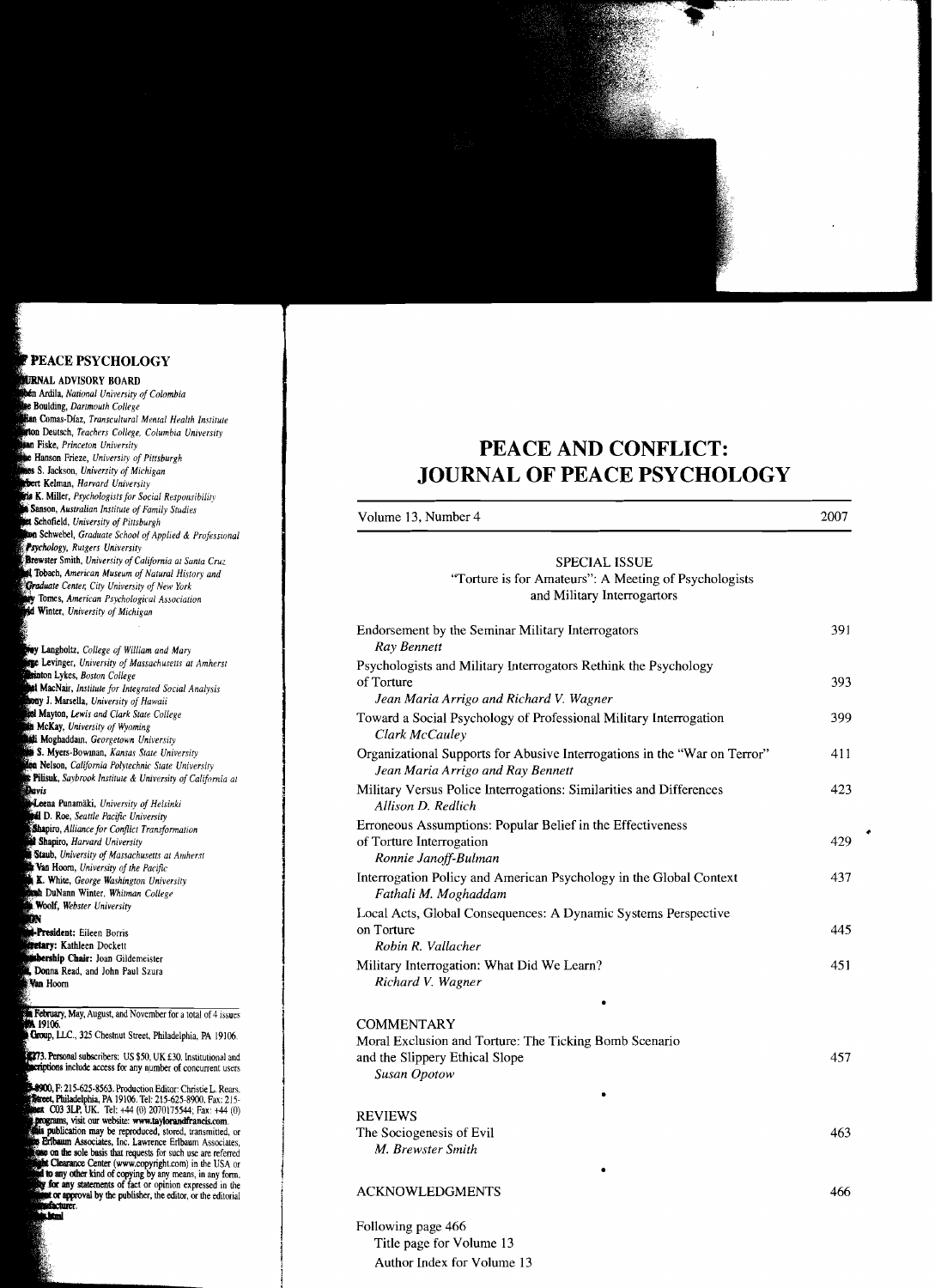# **Local Acts, Global Consequences: A Dynamic Systems Perspective on Torture**

## Robin R. Vallacher *Florida Atlantic University*

The consequences of extreme forms of interrogation are considered from the perspective of dynamical systems. Because of the self-organizing tendency of sys tems, a change in a single element of mind or society (e.g., a new belief, course of action, or government policy) holds potential for transforming the larger mental or social system in which the element is embedded. The emergence of new mental and social states is especially likely when factors such as external threat and the necessity for unequivocal action strengthen the positive feedback loops among ele ments, making them highly responsive to each other. Because torture occurs under such "high-temperature" conditions, it can trigger a series of changes in other ele ments (thoughts, actions), thereby promoting fundamental changes in individual minds, societal values, and government policies. To halt or reverse this scenario, negative feedback loops among the elements must be introduced so that a change in I element is compensated rather than reinforced by changes in other elements. This redirection of the self-organizing tendency of mind and society is difficult but might be accomplished by an effective leader whose policies emphasize humanity, justice, and morality.

Actions, even those behind closed doors, do not exist in isolation. They may be launched as self-contained episodes without consideration of their connections to other actions later in time, but they, in fact, are linked in various ways with the fabric of action possibilities defining the actor and the society in which these possibilities are embedded. A careless lane change on a freeway can produce a chain reaction of automobile crashes, each of which has effects that ripple through the network of friends, relatives, and lawyers of the people involved. An

Correspondence should be addressed to Robin R. Vallacher, Department of Psychology, Florida Atlantic University, Boca Raton, FL 33431-0991. E-mail: vallacher@fau.edu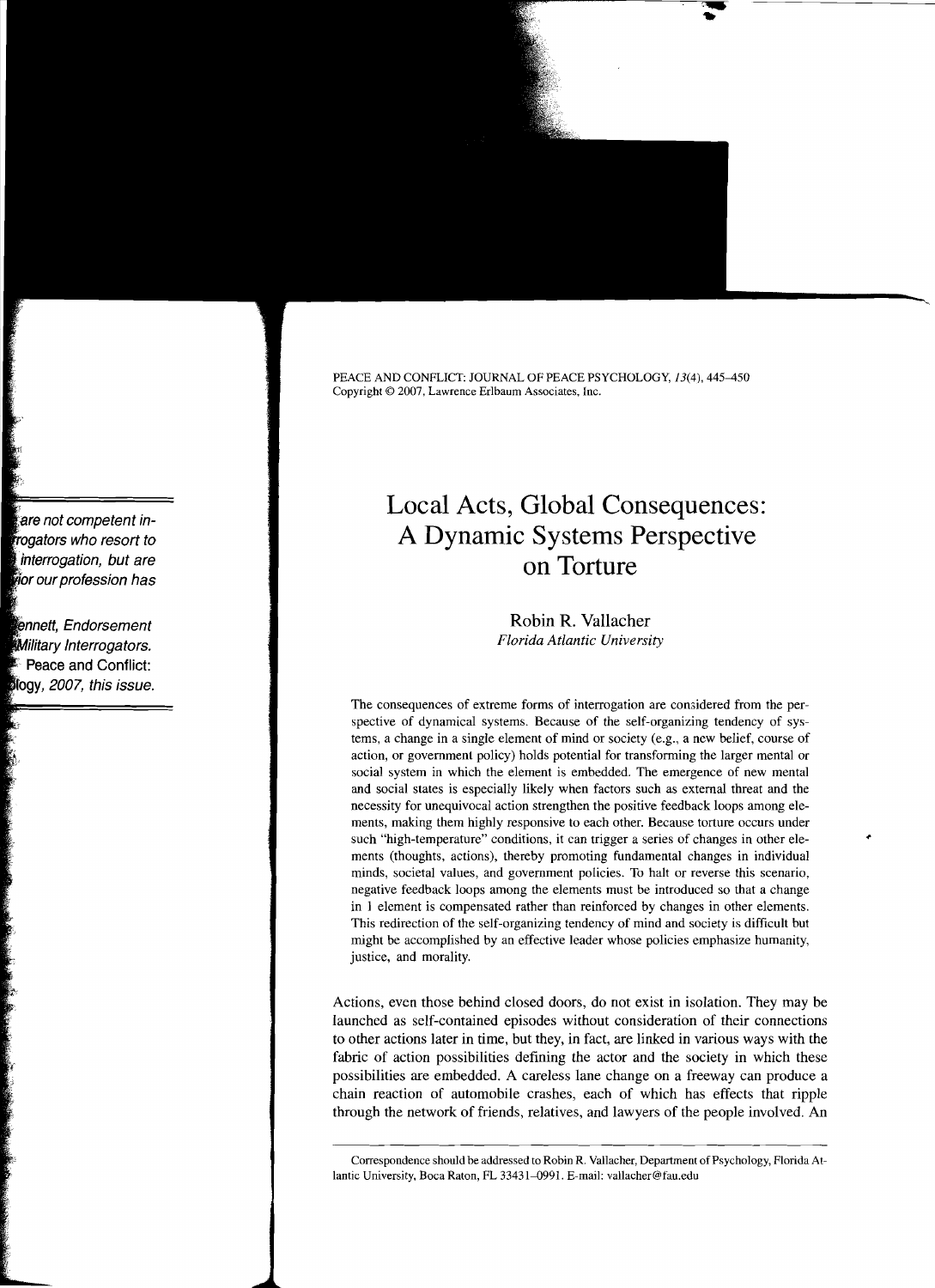uncensored comment caught on an open microphone can dash a front-runner's political career and subsequently change the political landscape of a society. An act of abuse perpetrated on an infant can permanently alter the victim's behavior throughout life and the behavior of others with whom he or she comes into contact.

Because of the interconnectedness of human action, there is reason to be concerned about the consequences of drastic forms of interrogation---even when such acts occur behind closed doors and in a remote part of the world. The consequences of torture are felt immediately by those being interrogated, of course, although not in a manner that benefits the interrogators or the public they represent. As documented by others in this special issue, torture is largely ineffective in eliciting accurate information. More often than not, a torture recipient's primary concern is to end the torture-a goal that can be served in a variety of ways that do not require divulging accurate information relevant to the interrogators' concerns. However, the consequences of torture are not limited to the pain and private motives of the recipient, or to the questionable validity and relevance of any information extracted by this approach to interrogation. Indeed, acts of torture can have pernicious effects that ripple through layers of social reality, with profound and unintended implications for social interaction, public policy, cultural values, and international relations.

The link between local acts and global consequences is readily understandable from the perspective of dynamical systems (cf. Nowak & Vallacher, 1998; Vallacher & Nowak, 2007). The dynamical perspective conceptualizes psychological phenomena as systems consisting of elements that interact, often in unpredictable and seemingly chaotic fashion, to produce higher order properties and processes. The elements comprising a system take on specific meanings for different levels of human experience. At the level of the brain, the elements are neurons that interact to produce sensation and cognition (e.g., Tononi & Edelman, 1998). At the level of the mind, the elements are thoughts and feelings that interact over time to produce beliefs and social judgments (e.g., Vallacher, Nowak, & Kaufman, 1994). At the level of groups and social systems, the elements are individuals whose interactions with one another forge a shared reality in the form of public opinion, fads, and political ideology (e.g., Nowak, Szamrej, & Latane, 1990). At each level of experience, local influences among the interacting elements-neurons, thoughts, individuals-promote the emergence of new phenomena that do not reside in the elements themselves (e.g., Holland, 1995; Johnson, 2001).

Research within the dynamical perspective has revealed that change in a single element can promote wholesale change in the larger system as the elements interact to re-establish a coherent collective state. A new piece of relevant information can launch a trajectory of thoughts that ultimately prompts a dramatic change in a person's political attitude, a new person in a group can transform the dynamics of social interaction and promote the emergence of new group norms, and a new gov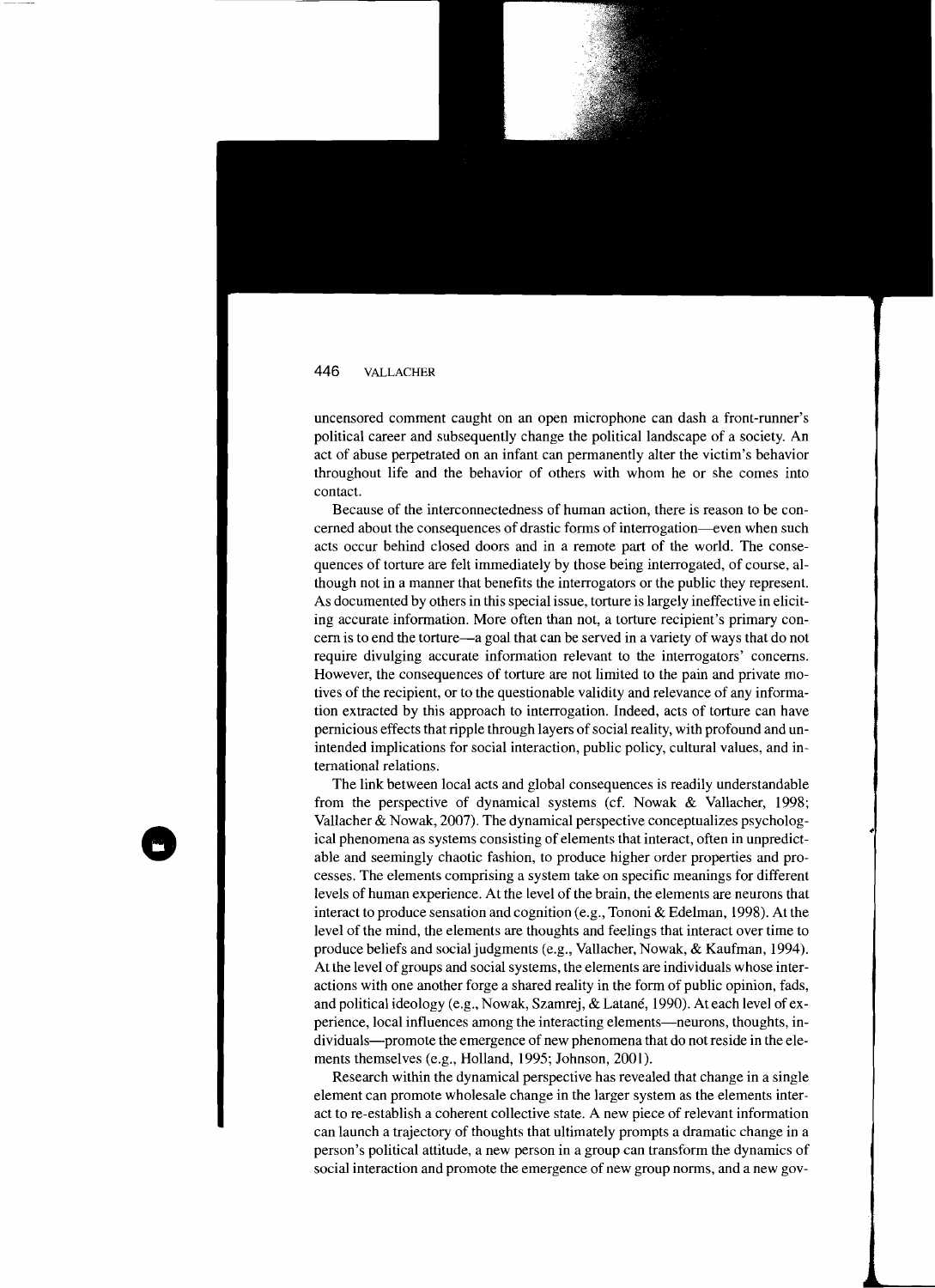emment policy can have cascading effects that alter the fundamental attitudes and values defining the society. Because systems at different levels of experience are linked to one another, moreover, a change in an element at any level can promote unintended consequences at all the other levels. Changes in the mental states of interacting individuals, for example, can transform beliefs and practices at the societal level (Nowak & Vallacher, 2001); such transformations, in turn, can impinge on the society's relations with other societies (Coleman, Vallacher, Nowak, & Bui-Wrzosinska,2007).

The potential for such cross-level effects is especially likely when the *temperature* of the embedded systems is high. In human systems, temperature refers to the overall energy, threat, or stress experienced by individuals, groups, and societies. During times of war or political turmoil, for example, the feedback loops among individuals and groups are strengthened so that each person or group is highly responsive to the actions of other people and groups. With strong connections (mutual feedback) among elements, the overall system is likely to display sudden and dramatic (nonlinear) changes in response to seemingly self-contained events (Nowak & Vallacher, 2001). A new social policy or practice that might have limited impact in times of normalcy can trigger a series of changes that ripple through the entire society when the society's temperature is high.

It is against this backdrop that one should consider the short- and long-term implications of a practice that is linked to fundamental beliefs and values. The use of torture to extract confessions from enemy combatants is a case in point. This practice is perceived by many to be an effective means of gaining useful information that could not be obtained through non-coercive means (see Janoff-Bulman, this • issue). Aside from abundant evidence that this lay assumption is wrong—indeed, torture is demonstrably *less* effective than other means (see Arrigo & Bennett, this issue; Arrigo  $\&$  Wagner, this issue; McCauley, this issue)—the acceptance of torture as a necessary evil can have effects that ripple through other facets of society and undermine relations with other nations.

In particular, because this practice is linked to issues of morality, human dignity, legitimate responses to undesirable behavior, and modes of social influence, it can effectively "reset" a society's orientation in these areas, particularly during high-temperature times (such as war) that amplify the feedback loops among individuals, groups, and issues. When torture is practiced by interrogators and condoned by the larger society, it signals that immoral and inhumane behavior can be justified, that aggression from a person or group in a position of power is a legitimate response to undesirable behavior, and that there are no limits to the social influence strategies that can be employed to achieve a goal. In effect, the use and acceptance of torture signifies that "the end justifies the means," thereby relinquishing the moral high ground in conflict with those who employ means (e.g., terrorism, suicide bombing, random killing of citizens) deemed repugnant and immoral.

---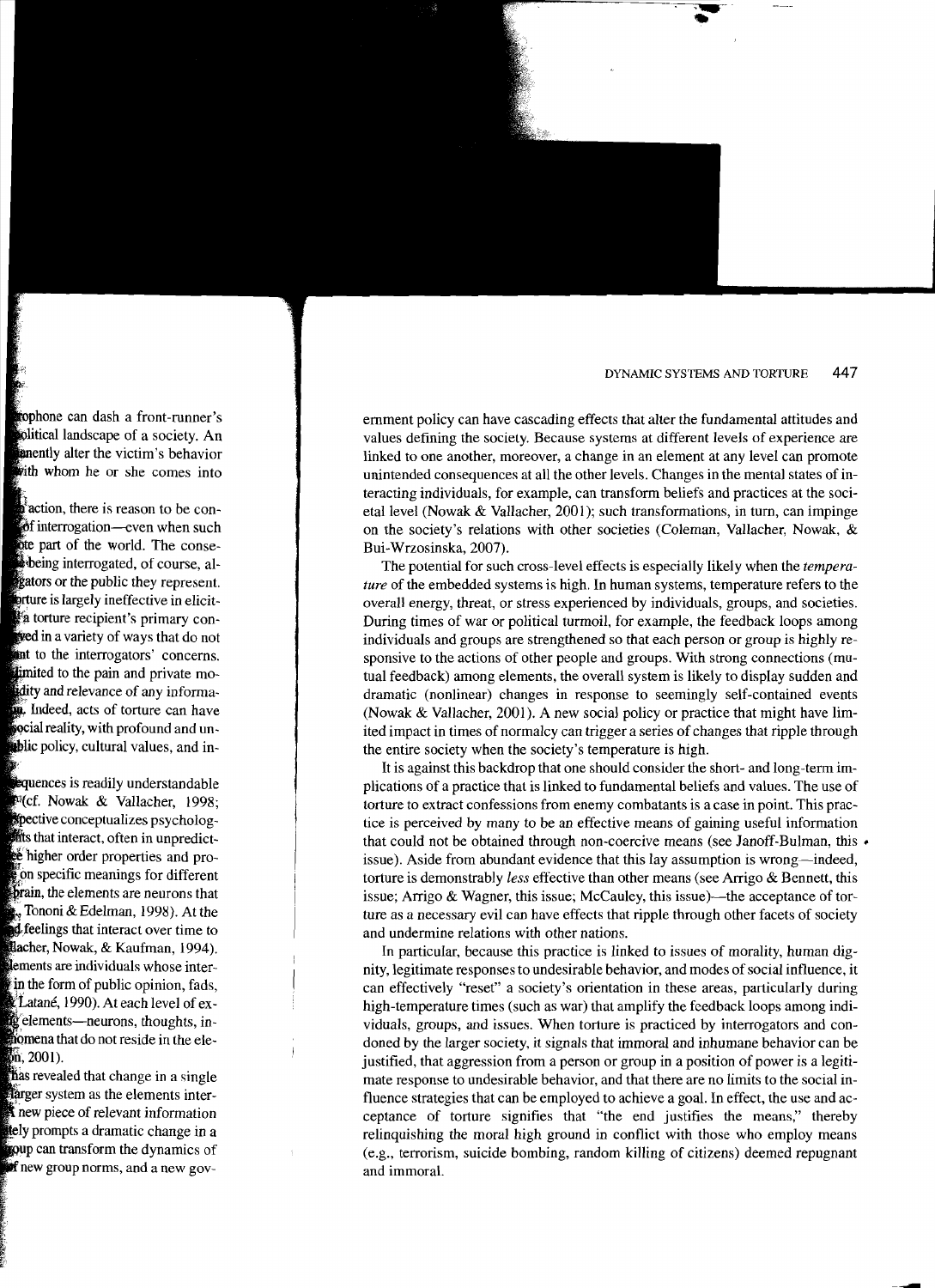These shifts in values have been demonstrated with respect to the perpetrators of harsh treatment of detainees. In a mock prison setting at Stanford University, for example, Zimbardo (1970) found that well-adjusted college students assigned to the role of prison guard quickly resorted to highly questionable means of controlling students assigned to the role of inmate; more important, they adjusted their attitudes concerning such behavior to make it consistent with their actions. In real-world contexts that endure for extended periods of time, the adjustment of values to match one's behavior could have a pervasive impact not only on the perpetrator, but also on those with whom the perpetrator comes into contact because of the feedback that occurs in social interaction (Nowak et al., 1990).

However, the corrosive impact of extreme forms of interrogation is not confined to the perpetrators and the people with whom they interact. When such behavior is condoned-or passively accepted-by members of the larger society, their system of thoughts, feelings, and beliefs might also be altered to make these mental states compatible with the behavior. Although not directly involved in the administration of torture, a citizen's acceptance of this practice can, because of mutual feedback with other thoughts and feelings, promote dramatic changes in his or her way of thinking about legitimate means of social influence and common humanity. This effect is likely to be strengthened, moreover, by the feedback among individuals in their social interactions. As the altered values percolate through the social system, they create a cultural climate in which yet other measures that heretofore had been considered immoral and illegitimate become accepted and normative. In short, the mutual feedback across levels, from the actions of a few individuals to large-scale social institutions, can transform a society in ways that undermine the very values that separate the society from its enemies.

Systems also have the potential for self-correction. This occurs when positive feedback loops are reversed, functioning instead to promote *negative* feedback among system elements. Rather than amplifying the effects of a particular element, negative feedback serves to dampen an element's impact. A hostile act toward someone, for example, may promote compensatory behavior toward the person (e.g., an apology) on a subsequent occasion rather than another round of hostility. The reversal of feedback loops to contain the ripple effects of a new practice, however, is unlikely to occur under conditions of high temperature because such conditions enhance personal and collective concerns with subjective coherence and certainty. Rather than pushing back against new practices of questionable morality or effectiveness (negative feedback), people and groups in societies under high temperature demonstrate a collapse of complexity and nuance in favor of a single-minded approach to deal with their enemies ("by whatever means necessary"). This approach promotes and, in tum, is reinforced by a global and undifferentiated view of the enemy ("evil").

The use of torture as a means of interrogation exacerbates this process because of its positive feedback loop with societal temperature. Torture may arise as an op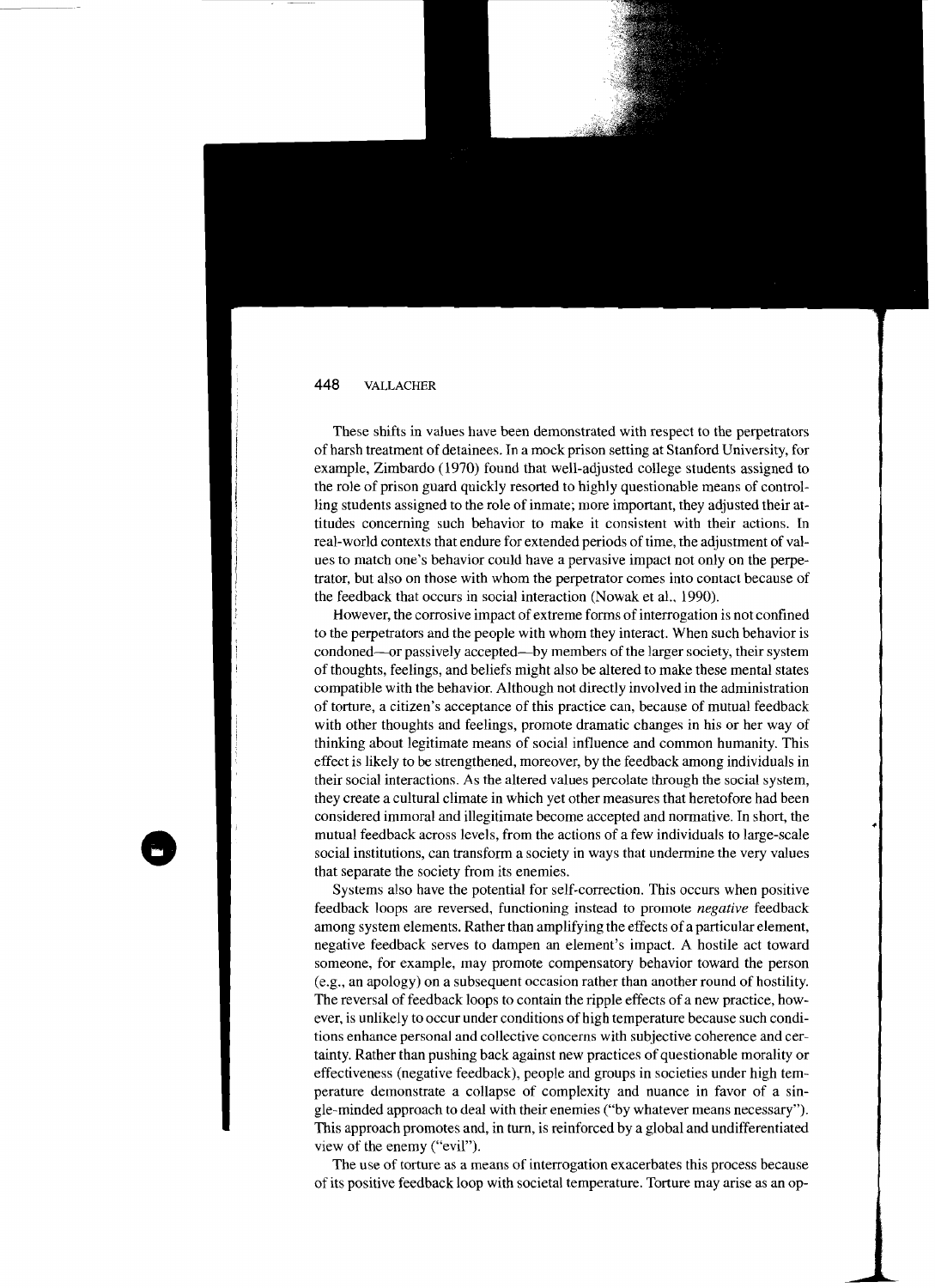tion because of high temperature in a society, but once employed, it can promote further increases in the temperature of a system. Indeed, there is reason to believe that torture plays into the hands of terrorists for precisely this reason. Terrorists cannot win a war on the battlefield, but they can achieve a semblance of victory by undermining and transforming the social fabric of the societies they fear and despise. Progress toward this goal is achieved when democratic societies "take the bait" and engage in practices that not only reflect frustration and anger, but also serve to enhance this collective mindset. Ironically, then, the very feature that promotes torture in the first place—high stress and turmoil in a society—is likely to be enhanced rather than reduced by this interrogation strategy.

For negative feedback to contain or reverse the spread of beliefs and values that justify immoral behavior ("might makes right"), the society's temperature needs to be reduced. This ean prove difficult during times of terror and war, but it is not impossible. Systems change from the top-down as well as from the bottom-up. An effective leader, in particular, can introduce new elements—statements and policies that emphasize humanity, justice, and morality-and thereby influence people to rethink their positions concerning these matters. One can hope that this happens sooner rather than later.

#### BIOGRAPHICAL NOTE

Robin R. Vallacher is a professor of psychology at Florida Atlantic University and a research affiliate at the Center for Complex Systems, Warsaw University. His re- • search spans a wide variety of topics in social psychology, from basic principles of social judgment and self-concept to issues in social justice and conflict. In recent years, his work has centered on identifying the invariant dynamic properties underlying these otherwise diverse phenomena.

#### REFERENCES

- Coleman, P. T, Vallacher, R. R., Nowak. A., & Bui-Wrzosinska, L. (2007). Intractable conflict as an attractor: A dynamical systems approach to conflict escalation and intractability. *American Behavioral Scientist, 50.* 1454-1475.
- Holland, J. H. (1995). *Emergence: From chaos to order.* Reading, MA: Addison-Wesley.
- Johnson, S. (2001). *Emergence: The connected lives of ants, brains. cities, and software,* New York: Scribner.
- Nowak, A., Szarnrej, J., & Latane, B. (1990). From private attitude to public opinion: A dynamic theory of social impact. *Psychological Review,* 97, 362-376.

Nowak, A" & Vallacher, R. R. (1998). *Dynamical social psychology.* New York: Guilford.

Nowak, A., & Vallacher, R. R. (2001). Societal transition: Toward a dynamical model of social change. In W. Wosinska, R. B. Cialdini, D. W. Barrett, & J. Reykowski (Eds.), *The practice ofsocial influence in multiple cultures* (pp. 151-171). Mahwah, NJ: Lawrence Erlbaum Associates, Inc.